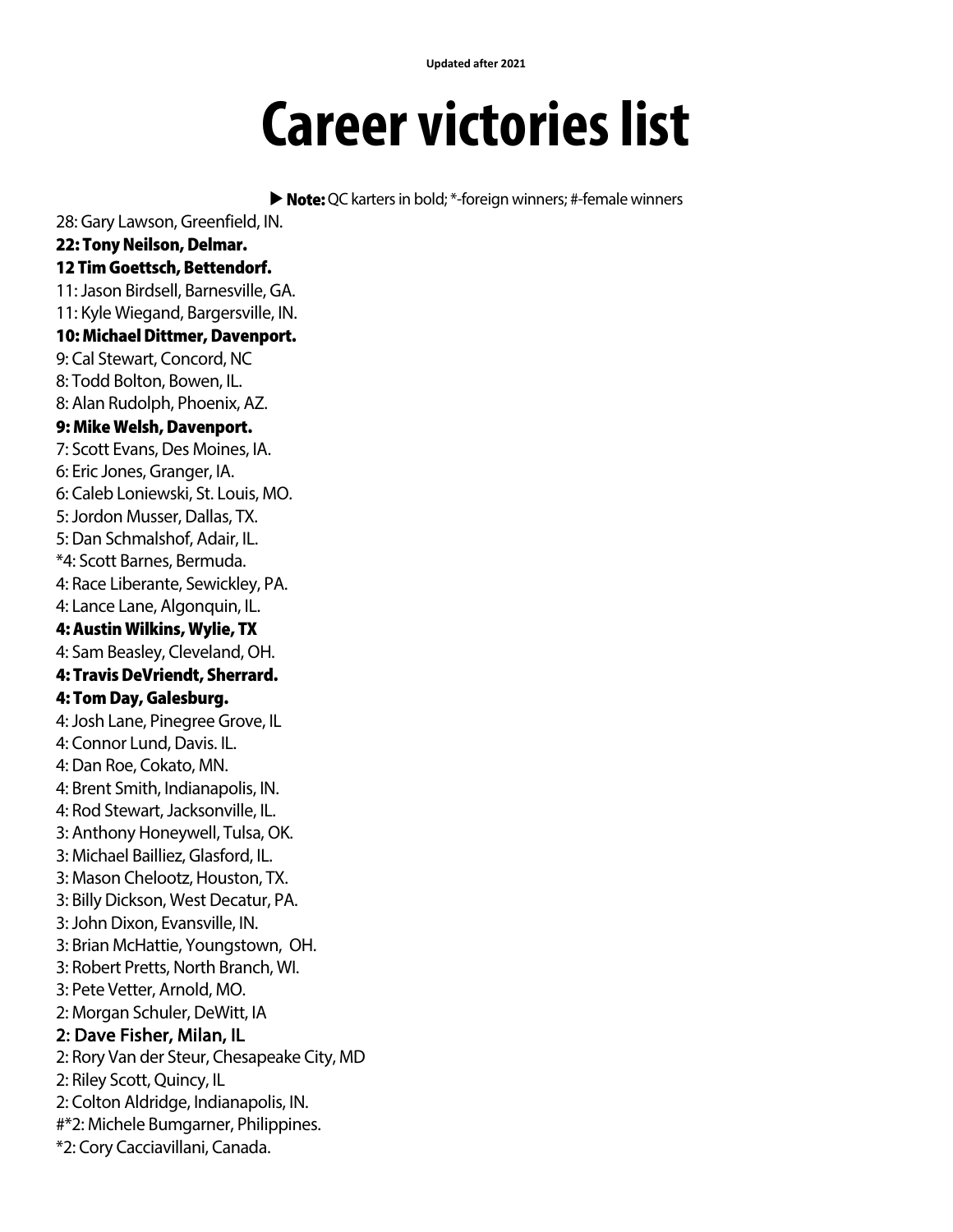2: Chase Jones, Greenwood, IN. 2: Joe Ruch, McCordsville, Ind. 2: Jeffrey Dolian, Plano, TX. 2: Ashton Wheeler, Donahue, IA 2: Ryan Cassity, Decatur, IL. 2: Brandon Cather, Rock Island. 2: Derek Crockett, Cahokia, IL. 2: Phil De La O, Peoria, AZ. 2: Scott Hamble, Indianapolis, IN. 2: Chris Harding, Ft. Wayne, IN. 2: Justin Jennings, LaGrange, MO. 2:Johnny Johnson, Marshalltown, IA. 2: Tony Jump, Chicago, IL. 2: Killian Keaveny, Annandale, MN. 2: John Kindhart, Lake Dallas, TX. 2: Joey King, Silvis. 2: Scott Kleman, Novi, MI. 2: Kurt Mathewson, West Palm Beach, FL 2: Mack McCormack, Athens, AL. 2: Bonnier Moulton, Irvine, CA. \*2: Jason North, Bermuda. 2: Alex Nowysz, Adel, IA. 2: Jacob Otto, Marshalltown, IA. \*2: Remo Ruscitti, Canada. 2: Chris Shearburn, Springfield, IL. 2: Brian Smith, Evansville, IN. 2: Alec Udell, Angleton, TX. 2: Evan Stamer, Glen Carbon, IL 1: Andrew Bujdoso, Girard, OH 1: Jordan Bernloehr, Lakeville, Minn. 1: Josh Fisher, Rock Island 1: Kirk Gustafson, Moline 1: Gage Rucker, Truxton, MO 1: Nathan Hamilton, Ursa, IL 1: Mick Gabriel, Bolingbrook, IL 1: Jason Alden, Boston, MA. 1: Aaron Anderson, Rockford, IL. 1: Devon Smith-Harden, Nashville, IN 1: Jacob Bolen, Leland, IL 1: Jeff Scott, Quincy, IL 1: Ken Woolridge, Urbana, IL 1: Shawn Welte, Onalaska, WS 1: Mark Barth, Waterford, MI. 1: Logan Bearden, Leander, TX. \*1: Voytek Burdzy, Poland. 1: Josh Call, Avon, IN. 1: Leo Carr, Bettendorf. 1: Jim Cassi, Minneapolis, MN. \*1: Matt Champagne, Canada.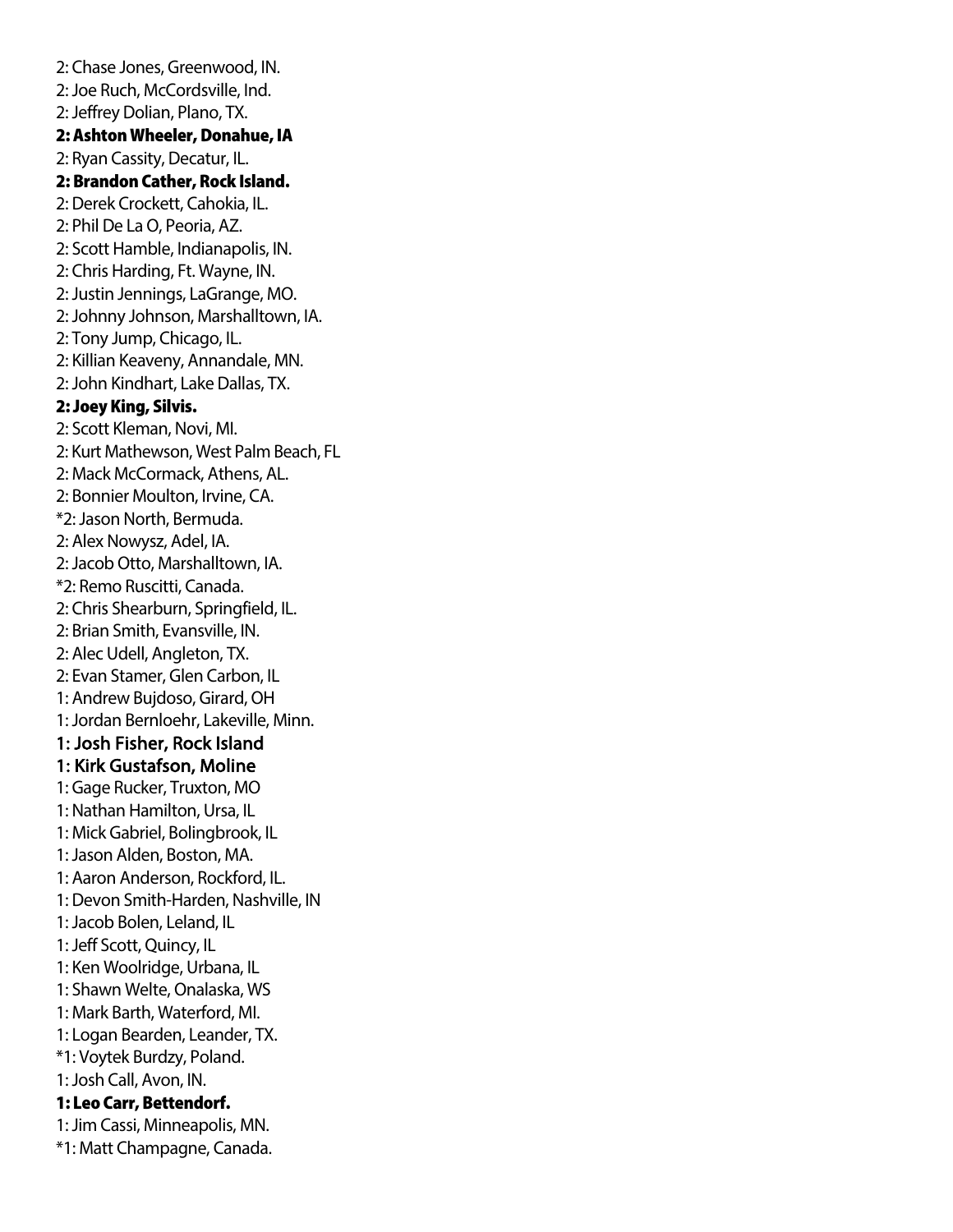1: Jesse Clossey, Janesville, WI. 1: Aaron Combs, San Marcos, CA. 1: Mike Combs, Sheridan, IL. 1: Andy Cook, Taylor Ridge. \*1: Justin de Sa, Canada. 1: Randy Duncalf, Taylor Ridge. 1: Chris Enderlein, St. Paul, MN. 1: Rick Fulks, Chatham, IL. 1: Eric Garland, Terre Haute, IN. 1: Mike Giessen, St. Louis, MO. 1: Mike Guerity, Charlotte, NC. 1: Justin Gumley, Colts Neck, NJ. 1: J.D. Gunn, Gary, IN. 1: Joey Hand, Elk Grove, CA. \*1: Scott Hargrove, Canada. 1: Brian Harris, Davenport. 1: Connor Iseli, Lone Oak, TX. 1: Sean Isreal, Fayetteville, GA. 1: Chris Jackson, Tuttle, OK. 1: Steven Kilsdonk, Middleton, WI. 1: Jason King, Maple Grove, MN. 1: Kyle Krueger, Bonney Lake, WA. 1: Richie Kuhn, Mentor, OH. 1: Todd Lamb, Clawson, MI. 1: A.J. Lane, Carleton, MI. 1: Christopher Larson, Trinity, FL. 1: Brian Lay, Millbury, OH. 1: Zachary Linsell, Wind Gap, PA. 1: Tim Lobaugh, Baroda, MI. 1: Collin Lynn, Melissa, TX. 1: William McLaughlin, Mooresville, IN. 1: Taylor Moore, Lake Village, IN. 1: Dustin Morris, Birdsboro, PA. 1: Eric Morrow, Indianapolis, IN. 1: Chris Mudd, Kirksville, MO. 1: Jerry Nagel, Napoleon, OH. 1: Dan Newell, Des Moines, IA. 1: Drake Ostrom, Moline. 1: Matt Pewe, Davenport. \*1: Nelson Phillippe, France. \*1: Martin Pierce, England. 1: Jake Pierson, Bellvue, CO. 1: Michael Politis, Brooklyn, NY. 1: Travis Porter, Rock Island. 1: Brandon Powell, Davenport. 1: Corey Reeves, Franklin, WI. 1: Jeremy Remick, St. Peters, MO. 1: Matt Riggs, Pevely, MO. 1: Chris Russo, Louisville, KY.